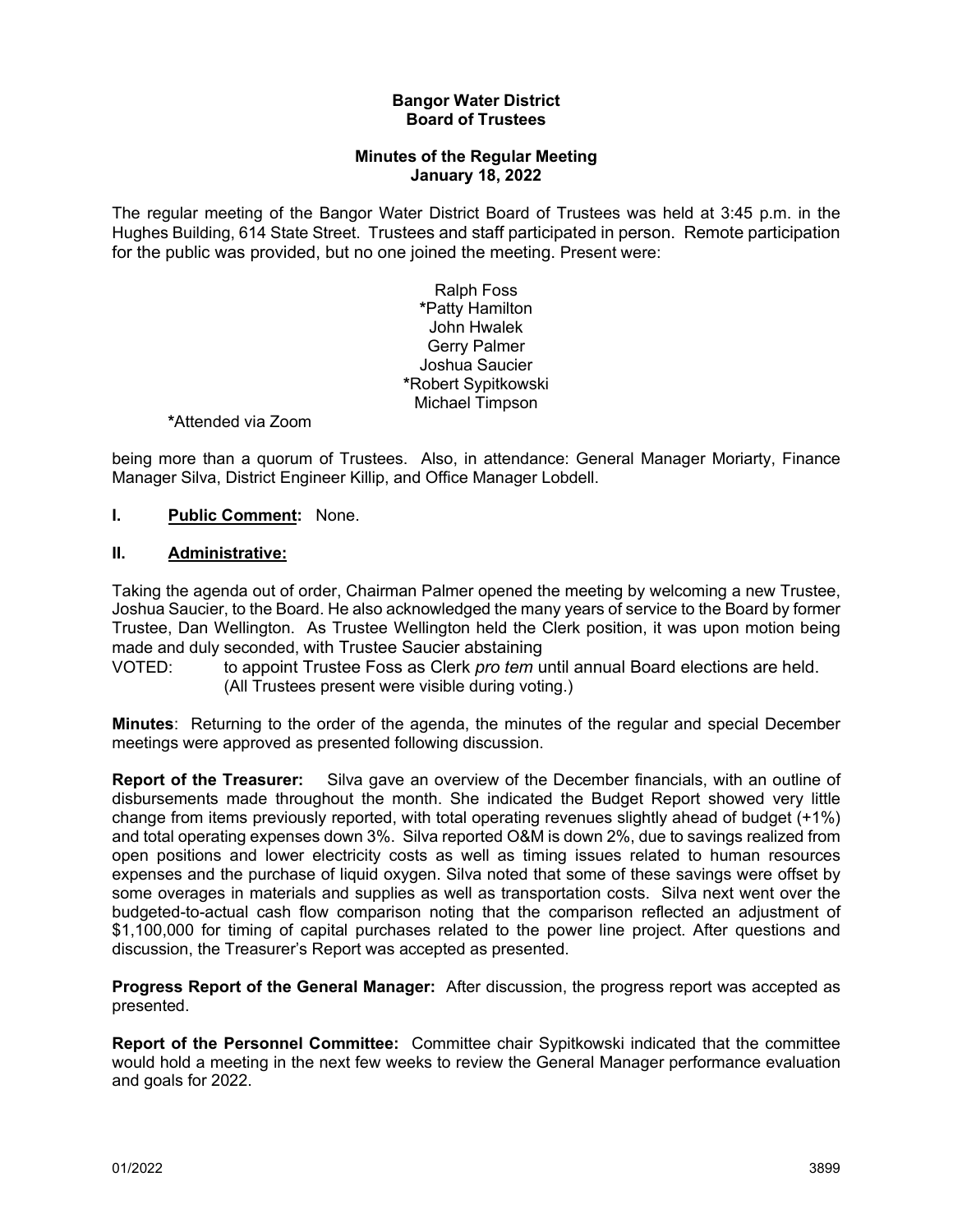# **III. Old Business:**

**Engineer's Report:** Killip updated the Board on the following projects.

- **BIA expansion** –The water main upgrade project is going out to bid, with the bid opening on February 10, 2022.
- **Ozone upgrade** The overall project will be delayed by at least two weeks due to the delay of materials shipped to the facility; a project meeting is scheduled for 1/19/2022.
- **Power line replacement** Poles have been set. Hendrix brackets are being installed and cables are being pulled.
- **Thomas Hill antenna modification request** T-Mobile has requested a modification to the existing antennas on the standpipe. Since the proposed changes will be visible, T-Mobile will need prior approval from the Bangor Historical Society. T-Mobile will also need a structural analysis of the standpipe.

At the conclusion of his presentation, Killip left the meeting.

**Workforce Update and Employee Recognition**: Moriarty reported the promotion of two employees. Jacob Spinney, who began his Bangor Water career in 2007 as an Intern in the Construction Department, was promoted to Water Quality Manager. In addition, Danny Colson was promoted to Maintenance Technician after joining the District as a Utility Worker in October 2020. Danny had met or exceeded all of his job requirements as of 12/29/2021, just prior to taking his new role.

Prior to the start of New Business, Trustee Hamilton joined the meeting.

# **IV. New Business:**

**Phone system update**: Moriarty updated the Board on the installation of a new phone system planned for 2022. Due to a power surge that destroyed the old system, a new system was installed immediately. The District's office manager efficiently coordinated the repair and eventual installation of the new phone system with the contractor.

**Worker's compensation claim status**: Moriarty provided an update on the worker's compensation claim for a workplace fatality which occurred September 21, 2021. The claim is under evaluation and a decision is expected later this year.

**Bureau of Labor Standards inspection**: Moriarty updated the Board on the Bureau of Labor Standard's report following an inspection of the District's safety program. She identified the citations and corrective actions needed and stated that all actions will be corrected by the abatement date.

**Retirement option**: Moriarty outlined the current retirement plans available to employees, which include Social Security and Maine State Retirement (MPERS), as well as the pre-tax 401a and Traditional 457b defined contribution plans. She discussed an additional post-tax option of a Roth 457b defined contribution plan, which she would like to offer to District employees. If approved, the District will contribute 1% of an employee's pay, the same amount as the Traditional 457b plan. If an employee is enrolled in both the Traditional 457b and the Roth 457b plans, the District will match 0.5% of the employee's pay to each plan.

Following discussion, it was upon motion being made and duly seconded, unanimously

VOTED: to approve the recommendation to provide the additional retirement option offered through MPERS of a Roth 457b defined contribution plan.

(All Trustees present were visible during voting.)